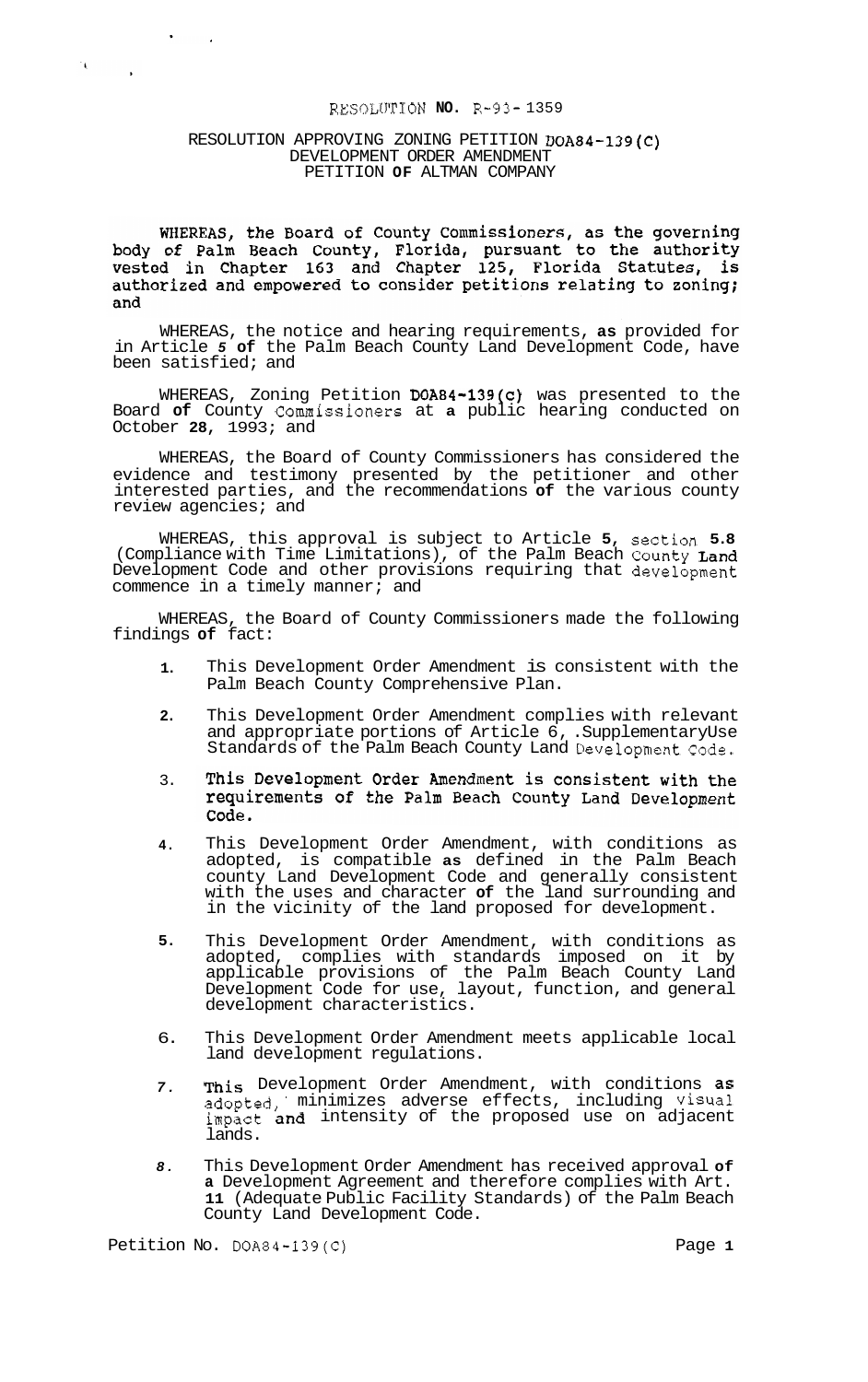- **9.** This Development Order Amendment, with conditions as adopted, minimizes environmental impacts, including but not limited to water, air, stormwater management, wildlife, vegetation, wetlands and the natural functioning of the environment.
- **10.** This Development Order Amendment, with conditions as adopted, will result in logical, timely and orderly development patterns.

WHEREAS, Article *5* **of** the Palm Beach County Land Development Code requires that the action **of** the Board **of** County Commissioners be adopted **by** resolution.

**NOW,** THEREFORE, **BE IT** RESOLVED BY THE BOARD OF COUNTY COMMISSIONERS OF PALM BEACH COUNTY, FLORIDA, that Zoning Petition DOA84-139(C), the petition of ALTMAN COMPANY for a DEVELOPMENT **ORDER** AMENDMENT in the Residential Planned Unit Development (PUD) Zoning District, **to** increase density **(413** to 461 units) and to amend Condition **E.3.8,** Petition 84-139(B) (building permit), previously approved on a parcel **of** land legally described in EXHIBIT A, attached hereto and made a part hereof, and generally located on a vicinity sketch as shown on EXHIBIT **B,** attached hereto and made a part hereof, was approved on October 28, 1993, subject to the conditions **of** approval described in EXHIBIT C, attached hereto and made a part hereof.

Commissioner **Marcus** moved for the approval **of** the Resolution.

The motion was seconded by Commissioner <u>Aaronson</u> and, upon being put to a vote, the vote was as follows:

| Mary McCarty, Chair | Absent |
|---------------------|--------|
| Burt Aaronson       | Aye    |
| Ken Foster          | Ave    |
| Maude Ford Lee      | Aye    |
| Karen T. Marcus     | Aye    |
| Warren Newell       | A y e  |
| Carol A. Roberts    | Absent |

The Chair thereupon declared that the resolution was duly passed and adopted this 28th day of October, 1993.

APPROVED AS TO FORM AND LEGAL SUFFICIENCY

PALM BEACH COUNTY, FLORIDA BY ITS BOARD OF COUNTY COMMISSIONERS DOROTHY H. WILKEN, CLERK

**COMMAND** 

BY:

下令器<br>INTV 感 READOOUNTY  $\sim$   $\left| \gamma \right|$  $BY:$ CLERK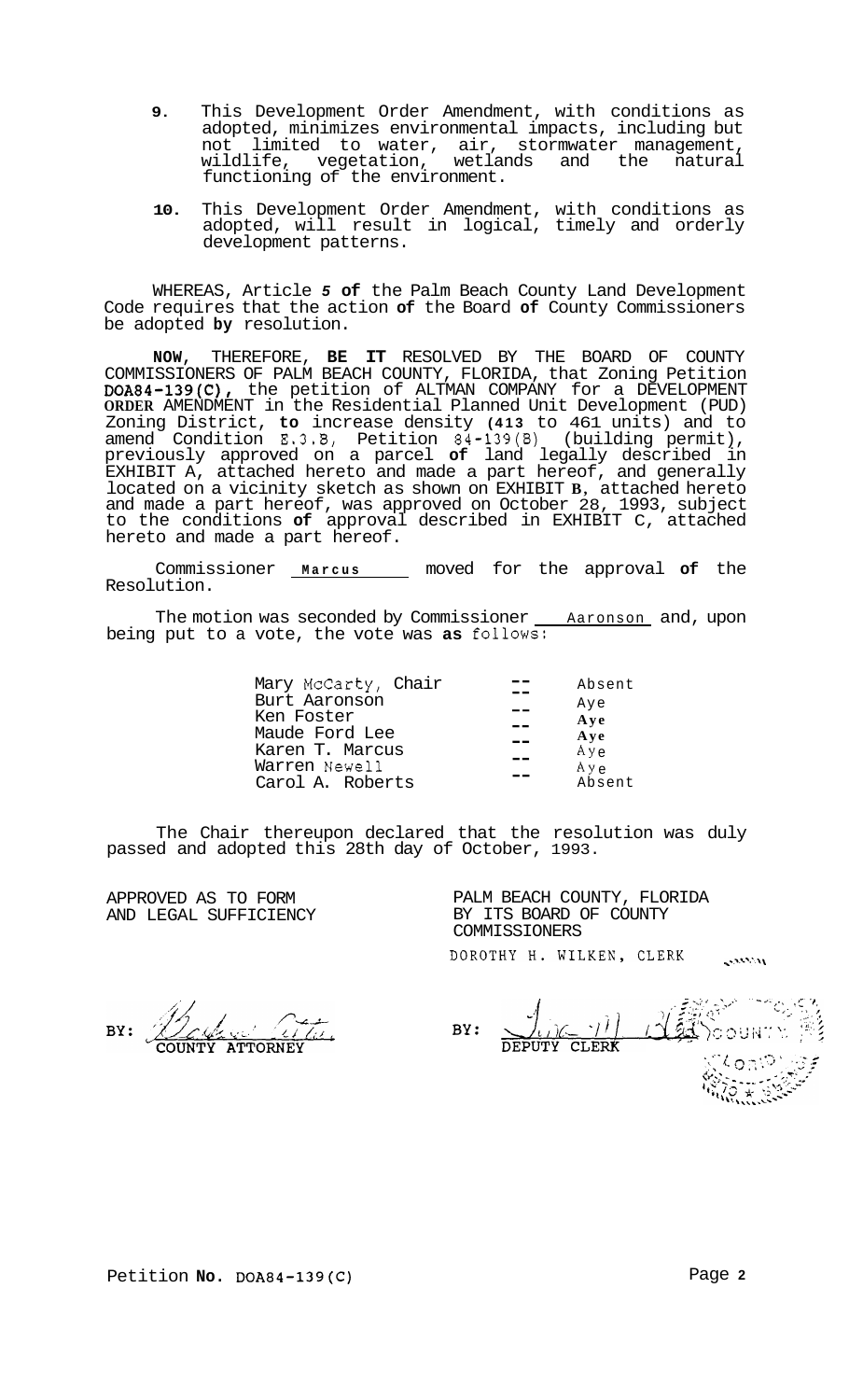# **EXHIBIT A**

# LEGAL DESCRIPTION

A PARCEL OF LAND SITUATE IN SECTION 19, TOWNSHIP 47 SOUTH, RANGE 42 EAST, PALE BEACH COUNTY, PLORIDA, BEING A PORTION OF BLOCK 78 OF THE PALM BEACH FARMS COMPANY'S PLAT NO. 3, AS RECORDED IN PLAT BOOK 2 ON PAGES 45 THROUGH 54 OP THE PUBLIC RECORDS OF SAID PALM BEACH COUNTY, MORE PARTICULARLY DESCRIBED AS POLLOWS:

,

COHMENCING AT THE SOUTHWEST CORNER OF TRACT 71, BLOCK 70, OF THE ABOVE REPERENCED PALM BEACH PARMS COMPANY PLAT; THENCE NOO\*53'32"W, ALONG THE WEST PERIMETER OF SAID BLOCK 78, A DISTANCE OF 1530.96 FEET, TO THE CENTERLINE OF THE PROPOSED LOOP ROAD AND THE POINT OF BEGINNING.

PROM THE POINT OF DEGINNING, THENCE N89"37'02"E. ALONG SAID PROPOSED. CENTERLINE, A DISTANCE OF 415.00 PEET TO THE DEGINNING OF A CURVE, HAVING A RADIUS OF 193.81 PEET FROH WILLET A RADIAL LINE BEARS NOO\*22'58"W; THENCE EASTERLY ALONG THE ART OF SAID CURVE, SUBTENDING A CENTRAL ANGLE OF 20°29'44", A DISTANCE OF 195.86 FEET; TIENCE N61°07'18"E, CONTINUING ALONG SAID CENTERLINE, A DISTANCE OF 198.25 FEET TO THE DEGINNING OF A CURVE, HAVING A RADIUS OF 393.81 FEET FROM WHICH A RADIAL LINE BEARS S20"52'42"E; THENCE EASTERLY ALONG THE ARC OP SAID CURVE, SUDTENDING A CENTRAL ANGLE OP 20°29'44", A DISTANCE OP 195.06 PEET; TIENCE N89°37'02"E A DISTANCE OP 223.09 PEET; THENCE NOO°22'58"W, DEPARTING FROM SAID CENTERLINE, A DISTANCE OF 505.65 PEET; THENCE NAMPD7'02"E A DISTANCE OF 450.56 PEET; THENCE SOOº22'50"E A DISTANCE OF 272.24 PEET; THENCE \$37°47'04"W A DISTANCE OF 392.06 PEET TO THE ADOVE REPERENCED PROPOSED CENTERLINE AND A POINT ON A CURVE HAVING A RADIUS OP 350.00 FEET PROM WHICH A RADIAL LINE BEARS S37°47'04"W; THENCE SOUTHERLY ALONG THE ARC OP SAID CURVE, SUBTENDING A CENTRAL ANGLE OF 19°DA' 39", A DISTANCE OF 120.00 PEET; THENCE N57°25'13"E, DEPARTING FROM SAID PROPOSED CENTERLINE, A DISTANCE OF 255.35 PEET; THENCE NIN9º37'02"E A DISTANCE OF 931.54 PEET TO THE EAST LINE OF TRACT 48 OP SAID BLOCK 78; THENCE NOO"22'50"W, ALONG SAID EAST LINE, A .. DISTANCE OP, 960.63 PEET TO THE NORTHEAST CORNER OF TRACT 17 OF SAID BLOCK .78; TIGENCE SU9°37'OO"W, ALONG THE NORTH LINES OF TRACTS 17-42 INCIDEIVE OF SAID BUXING RESTRATE OF 2642. ON PEET, THEN I SO TO THE ALOWS AND THE A STREET LINE OF SAID BLOCK 70, A DISTANCE OF 1131.14 PEET TO THE POINT OF DECINNING.

THE ABOVE DESCRIBED PARCEL CONTAINS 56.393 ACRES HORE OR LESS.

# LEGAL DESCRIPTION

BEING A PARCEL OF LAND SITUATED IN SECTION 19, TOYNSHIP 47 SOUTH, RANGE 42 EAST, ALSO BEING A PORTION OF TRACTS 40 THRU 44, BLOCK 78 OF THE PALH BEACH FARMS COMPANY'S PLAT NO. 3, AS RECORDED IN PLAT BOOK 2 PGS. 45-52 PALM BEACH COUNTY, FLORIDA, BEING HORE PARTICULARLY DESCRIBED AS FOLLOVS:

BEGINNING ,AT THE HORTHYEST CORHER **OF** TRACT **42** OF SAID BLOCK *78* **I** THENCE NORTH *89.* **37' 02'** EAST, ALONG THE NORTH LINE **OF** SAID TRACT **42,** AND THE FEET: THENCE SOUTH **00. 22'** *58' .EAST,* **A** DISTANCE **OF 435 -45** FEET; THENCE EAST, **A** DISTANCE OF **460.65** FEET TO THE NORTH RIGHT- **OF-YAY** LINE OF CENTRAL . .PARK BOULEVARD NORTH; THENCE *ALONG* SAID NORTH **R,IGHT-OF-YAY** LINE THE FOLLOYING FIVE COURSES AND DISTELHCES 1) SOUTH *89.* **37"** *02'* VEST, **.A** DISTANCE **OF** *223.09* FEET **TO** THE BEGINNING OF **A** CURVE, HAVING UDIUS **OF 438 -81** FEET **FROH** VHICH **A** WIAL LINE BEARS **SOO.** *22' 58' E;* THENCE **2) YESTERLY AND**  SOUTHERLY ALONG THE ARC OF SAID CURVE, SUBTENDING **A** CEHTRAL ANGLE OF 28 **29'** *44'.* **A** DISTANCE OF **218.24** FEET; THEHCE **3)** SOUTH **61.** *07'* **18'** VEST, **A**  DISTANCE **OF** *198.25* FEET TO **THE** BEGIKHING OF **A** CURVE HAVING **A** RADIUS **OF 348.81.** FEET FROH YHICH **A** ILrsI>L **LIKE** BEMS NORTH **28. 92'** *42'* **VEST;** THEHCE **4)** SOUTHYESTERLY AND YESTERLY ALONG THE ARC OF **SALD** CURVE, SUBTENDING **A**  CENTRAL ANGLE **OF 28. 29'** *44'.* **A DISTANCE OF** *-173.48* FEET; THEHCE *5)* SOUTH *09. 37' 02'* YEST, **A** DISTMCE **OF 413.41** FEET *TO* THE YEST LIFE OF SAID BLOCK **78:** THENCE HORTH *00. 53' 32'* VEST ALONG THE VEST LINE **OF** SAID BLOCK *78,* **'A**  \_. DISTMCE OF 1086.14 FEET TO THE POUT OF BEGINALIG. NORTH LINE **OF** TRACTS *39* THROUGH **41, OF** SAID PLAT, **A.** DISTANCE **OF 1656.71 SOUTH** *89.* **371** *02'* VEST, **A** DISTANCE **OF 458.56** FEET; THENCE SOUTH **00. 22'** *58-* 

*THE* **ABOVE** DESCRIBED PARCEL CONTAINS **32.124** ACRXS, HOlk OR **LESS.** 

Petition **No.** DOA84-139(C) **Page 3** 

.. . . .. .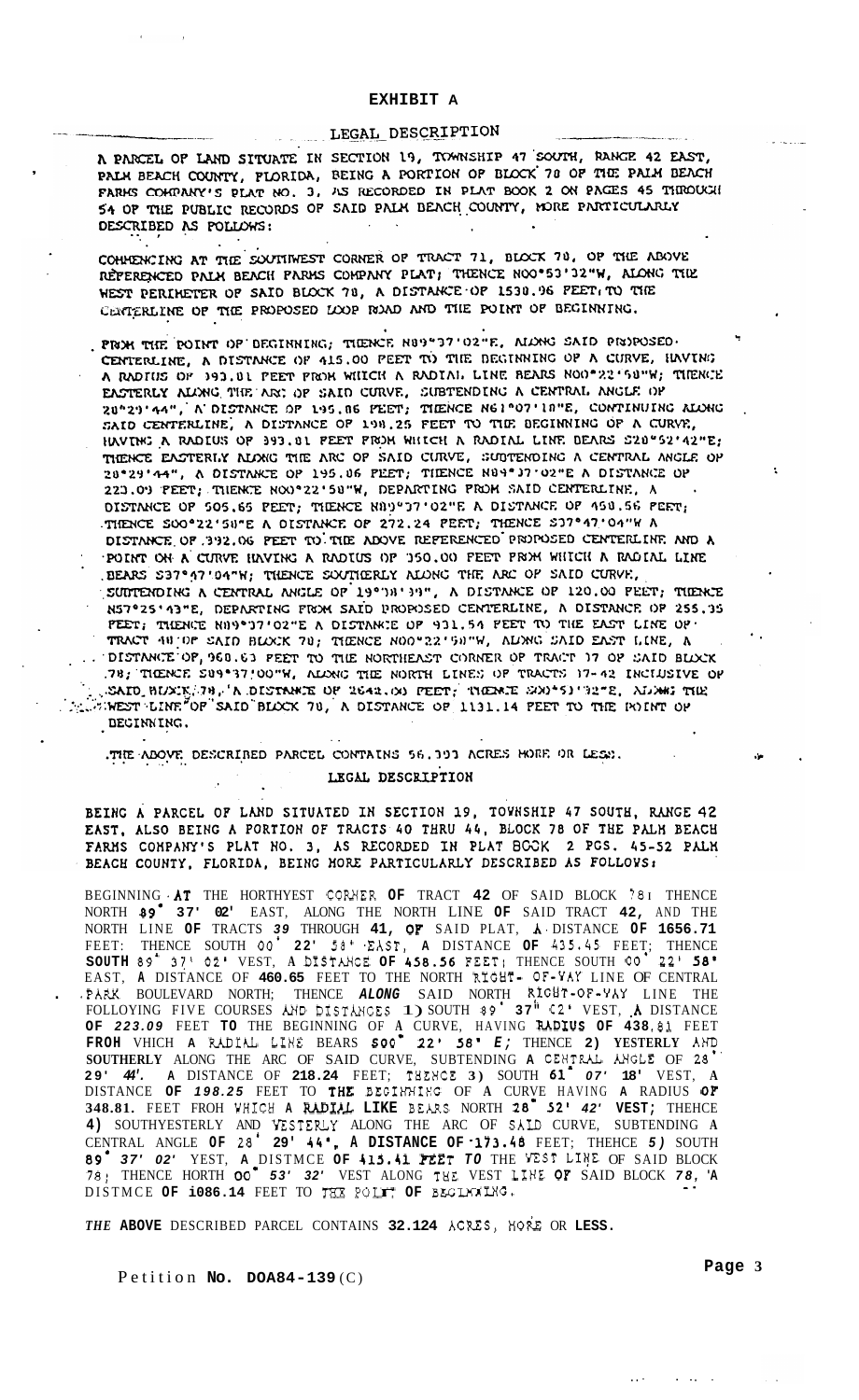# EXHIBIT B

#### VICINITY SKETCH



**Petition No. DOA84-139(C)** 

Page 4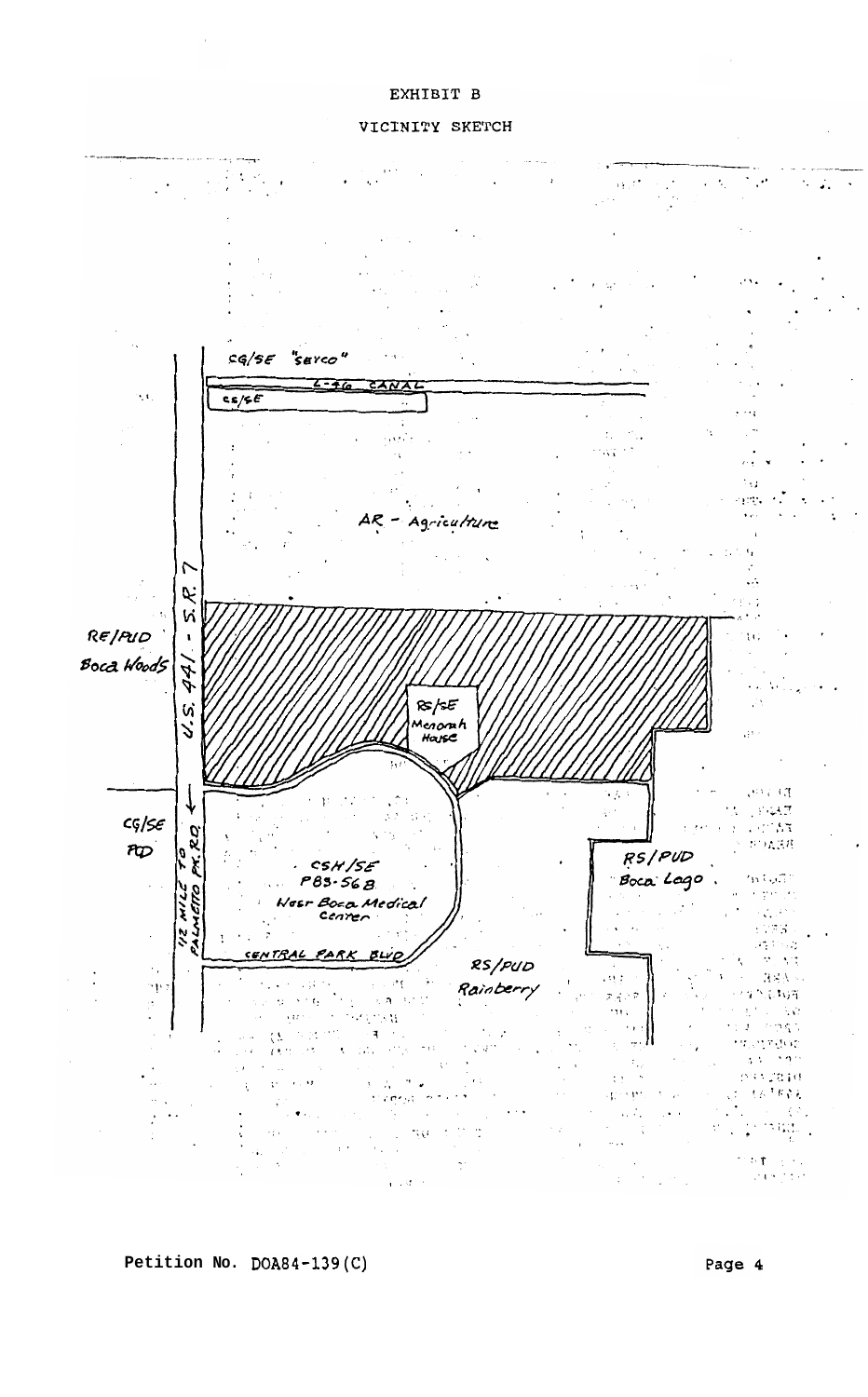#### EXHIBIT **C**

# CONDITIONS **OF APPROVAL**

#### A. STANDARD CONDITIONS

- **1.** All previous conditions *of* approval applicable to the subject property have been consolidated as contained. herein. The petitioner shall comply with all previous; conditions *of* approval, including original deadlines fol' Section 5.8 **of** the **ULDC** Compliance, as amended, unless; expressly modified. (MONITORING)
- **2.** Prior to site plan certification, the site plan shall be **amended to indicate compliance with all minimum propert:f development regulations and land development requirements of Palm Beach County.** Previously Condition A.1 *o€*  Resolution No. R-92-183, Petition No. 84-139(B). (ZONING)
- **3.** Previously Condition A.2 of Resolution **No.** R-92-183, Petition No. 84-139(B), which states:

**IrDevelopment of the site is limited to the uses and site**  design shown on the site plan approved by the Board of County Commissioners (Exhibit No. 65). Any modifications must be approved by the Board of County Commissioners unless the proposed use or design changes are permitted **pursuant to Zoning Code Section 402.7 (E)2 (b) (Site PliLn Review Committee Powers and Standards of Review) or required by the conditions of approval contained herein,"** 

**Is** hereby deleted.

**4.** Previously Condition A.3 **of** Resolution No. R-92-183, Petition No. 84-139(B), which states:

**"The petitioner shall submit an application to the site Plan Review Committee for the certification of the Master Plan approved by the Board of County Commissioners for this site prior to February** *7,* **1992."** 

Is hereby deleted.

- **B.** CANAL BANK MAINTENANCE
	- 1. **Prior to site plan certification, the petitioner shall obtain permission, if possible, from the Lake Wo:cth Management District to sod, irrigate and perpetually maintain the adjacent bank of all abutting canals;.**  Previously Condition B.l **of** Resolution No. R-92-1B3, Petition **No.** 84-139 (B) . (ZONING)
- C. ENVIRONMENTAL RESOURCES MANAGEMENT
	- **1. Preserve areas located on-site shall be labeled on the**  site plan and identified on a certified metes and bounds survey by a registered land surveyor. Preserve al'eas **shall be preserved with intact canopy, understory and ground coves and maintained without significant surl'ace alteration or infringement by drainage or uti:.ity easements. Preserve areas shall be identified on any plat required for development. A management plan 1;hat addresses the maintenance of the preserve area as well as the continued removal of invasive exotic species shall be submitted to the Department of Environmental Resources Management concurrent with the application to the Site Plan Review Committee and approved by the Departnent prior to site plan certification.** Previously Condition **C.l** of Resolution No. R-92-183, Petition No. 84-139(B). **(Em)**

Petition **No. DOA84-139(C)** Page 5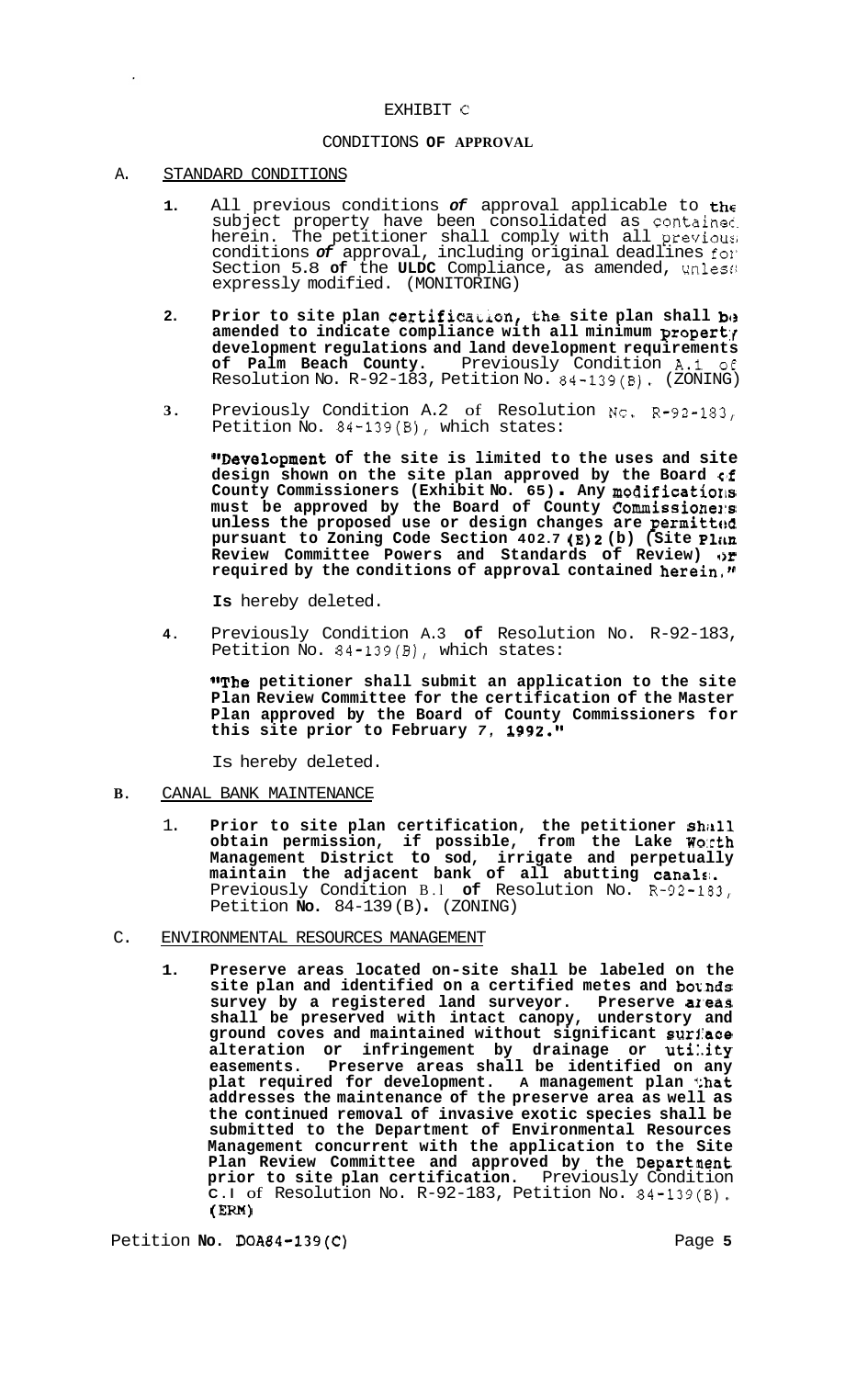# D. **HEALTH**

 $\lambda$ 

- 1. **Since sewer service is available to the property, septic tank shall not be approved for use on said property.**  Previously Condition D.l **of** Resolution No. R-92-183, Petition No. 84-139(B). (HEALTH)
- **2. since Water service is available to the property, a potable water well shall not be approved for use on said property.** Previously Condition **D.2 of** Resolution No. R-92-183, Petition **No.** 84-139(B). (HEALTH)

### **E.** ENGINEERING

- **1.** The Developer **shall** pay **a** Fair Share Fee in the amount and manner required by the "Fair Share Contribution for Road Improvements Ordinancell as it presently exists **or** as it may **from** time to time **be** amended. The Fair Share Fee for this project presently at the time **of** the Building Permit **is** \$415,800.00 (2,520 trips **X \$165.00 per** trip) (IMPACT FEE COORDINATOR) .
- **2. The Developer shall provide discharge control and treatment for the stormwater runoff in accordance with all applicable agency requirements in effect at the time of the permit application. However, at a minimum, this development shall retain onsite the stormwater runoff generated by a three (3) year-one (1) hour storm with a total rainfall of 3 inches as required by the Permit Section, Land Development Division. In the event that the subject site abuts a Department of Transportation maintained roadway, concurrent approval from the Florida Department of Transportation will also be required. The drainage system shall be maintained in an acceptable condition as approved by the County Engineer. In the event that the drainage system is not adequately maintained as determined by the County Engineer, this matter will be referred to the Code Enforcement Board for enforcement.** Previously Condition E.l **of** Resolution **No.** R-92-183, Petition No. 84-139(B). (ENGINEERING)
- 3. **The property owner shall pay a Fair Share Fee in the amount and manner required by the "Fair Share Contribution for Road Improvements Ordinance" as it presently exists or as it may from time to time be amended.** Previously Condition **E.2 of** Resolution **No.**  R-92-183, Petition No. 84-139(B). (ENGINEERING)
- 4. Condition E.3 *of* Resolution **No.** R-92-183, Petition **NO.**  84-139(B), which currently states:

**In order to comply with the mandatory traffic performance standards the Developer shall be restricted to the following phasing schedule:** 

- **a) Building Permits for more than 132 dwelling Units shall not be issued until construction has begun for the 6 laning of State Road 7 from Glades to palmetto Park Road plus the appropriate paved tapers** .
- **b) Building Permits for more than 271 dwelling units shall not be issued until construction has begun for the 6 laning of Glades Road from Lyons Road to Boca Rio Road plus the appropriate paved tapers.**

**is** hereby amended to state:

Petition No. **DOA84-139(C)** Page *6*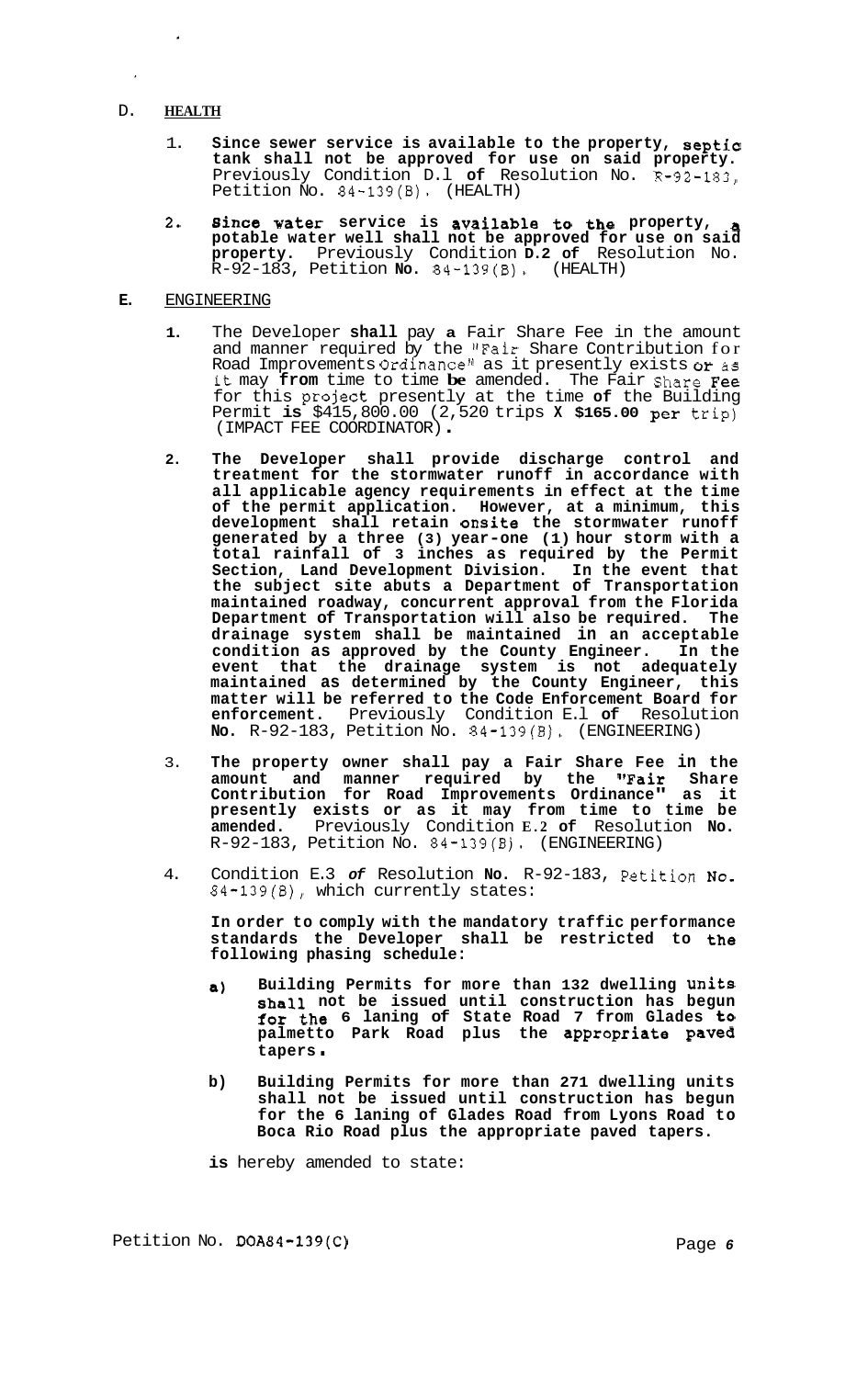**In order to comply with the mandatory traffic performance standards the Developer shall be restricted to the following phasing schedule:** 

- **a) Building Permits for more than 219 dwelling units1 shall not be issued until construction has begulr**  for the 6 laning of Glades Road from Lyons Road to **Boca Rio Road plus the appropriate paved tapers.**
- *5.*  **The property owner shall fund any required signa:L modifications in conjunction with roadway improvements, Funding shall include design and construction of the signal modifications as required by the Palm Beach Count'l Traffic Division.** Previously Condition **C.l of** Resolution **No.** R-92-183, Petition No. 84-139(B). (ENGINEERING)
- **6. The Developer shall plat the subject property in accordance with provisions of Palm Beach County's Subdivision and Required Improvements Regulations 90-8 as amended. The platting of this property may be phased in accordance with a phasing plan acceptable to the office of the County Engineer. A phase should not be larger than what would reasonably be expected to be completeid within the time frame of the posted surety.** Previous1.y Condition **E.5 of** Resolution No. R-92-183, Petition NCI. 84-139 **(B)** . (ENGINEERING)
- *7.*  Condition **E.6 of** Resolution No. R-92-183, Petition No. 84-139(b), which currently states:

**This development shall retain on-site the first one inlzh of the stormwater runoff per Palm Beach County**  Subdivision and Platting Ordinance 73-4, as amende1. (ENGINEERING)

**Is** hereby deleted. [REASON: CODE REQUIREMENT]

8. Condition **E.7 of** Resolution No. R-92-183, Petition **No.**  84-139(B), which currently states:

**The developer shall construct concurrent with construction** *of* **each of the project's entrance roads or.to North Central Boulevard a Left Turn Lane, West appr0ac.h.**  (ENGINEERING)

Is hereby deleted. [REASON: CODE REQUIREMENT]

9. Condition E.8 **of** Resolution No. R-92-183, Petition Ilo. 84-139 **(B)** , which currently states:

**The Developer shall pay a Fair Share Fee in the amolmt and manner required by #'The Fair Share Contribution Eor**  Road Improvements Ordinance" as it presently exists or as **it may from time to time be amended. Presently, the Fair**  Share Fee for this project is \$16,500.00. (ENGINEERING)

**Is** hereby deleted. [REASON: CODE REQUIREMENT]

**10.**  Condition **E.ll of** Resolution No. R-93-183, Petition **No.**  84-139(B), which currently states:

**The property owner shall pay a Fair Share Fee in the**  amount and manner required by the "Fair Stare **Contribution for Road Improvements Ordinance" as it presently exists or as it may from time to time be amended. The Fair Share Fee for this project presexltly is \$2,813.00 (105 trips x \$26.79 per trip).** (ENGINEER1:NG)

Is hereby deleted. [REASON: CODE REQUIREMENT]

Petition **No.** DOA84-139(C) **Package 7 Package 7**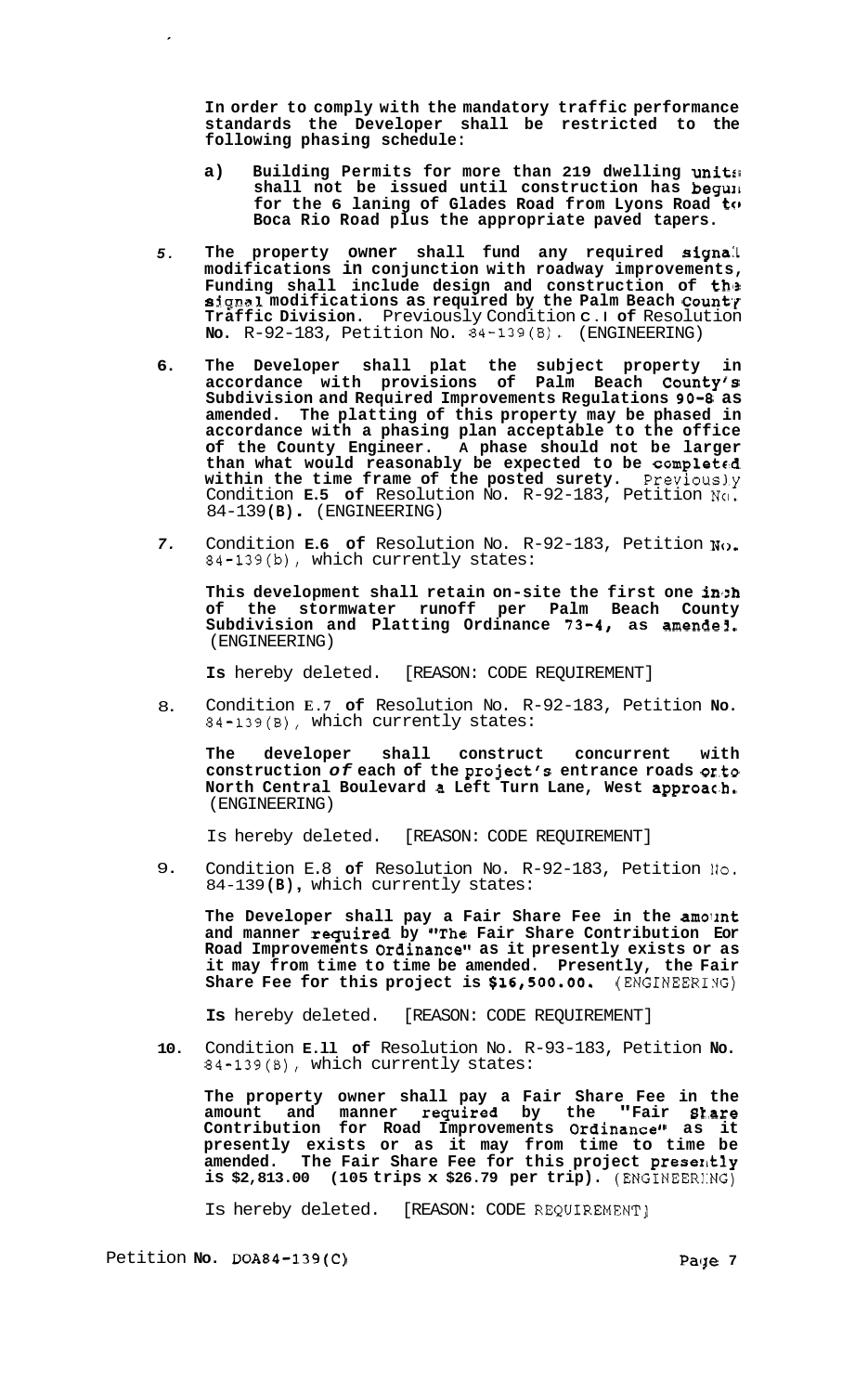- **11. Prior to master plan certification, the petitioner shall convey to the Lake Worth Drainage District the West 45 feet of the subject property for the right-of-way for tte E-1 Canal by Quit Claim Deed or an Easement Deed in t1.e**  form provided by the District. (Previously Condition **E. 12 of** Resolution No. R-92-183, Petition No. 84-139(B)).
- **12.** Building permits **may** be issued after January I, 199!; **without further approval by the Board of Counl;y Commissioners, if the developer submits a traffic stucly**  that is approved by the County Engineer or his designee that demonstrates the project can meet the current **traffic performance standards ordinance.** Previously Condition E.13 of Resolution No. R-92-183, Petition No. 84-139 (B) . (ENGINEERING)

# **F.** LANDSCAPING

- **1. Prior to site plan certification, the Master Plan for the 360 unit development shall be amended to comply with**  Section  $500-35$  7.3 (Landscape Code) of the **Zoning** Unified Land Development Code. Previously Condition F.1 of Resolution **No.** R-92-183, Petition No. 84-139(B). (ZONIPG)
- **2.** LANDSCAPE WITHIN MEDIAN
	- **A.** Prior to issuance **of.** a Building Permit, 1:he petitioner shall apply to the Palm Beach County Engineering and Public Works Department for **a**  permit to landscape all adjacent median(s) of  $a11$ abutting rights-of-way. When permitted **by** PiLlm Beach County Department of Engineering and Public

Works, landscaping shall consist of a minimum of one **(1)** fourteen **(14)** foot tall native tree for each thirty **(30)** linear feet of the adjacent median to be planted and appropriate ground cover. Trees<br>may be planted singly or in clusters all  $may$  be planted  $singly$  or in clusters. landscaping and maintenance shall be subject to the standards as set forth by the Palm Beach County Engineering and Public Works Department. All landscape material shall be selected for the following list:

# Trees : Ground cover:

Laurel Oak Live Oak Slash Pine Sabal Palmetto

Wedilia Bahia Grass

للمروان والمتحدث والمتحدث والمحادث

Alternative species may be allowed subject to approval by the County Engineer. All plant material shall be installed and selected accoriing to xeriscape principles and shall conform with the following:

- 1) All plants shall be container grown or field collected and transplanted from the project site.
- **2)** All plantings shall be done in accordance with detailed planting plans and specificatiors to be submitted and approved by the Ccunty Engineer concurrent with Site Plan certification. (ENGINEERING)

Petition No. DOA84-139(C) Petition No. DOA84-139(C)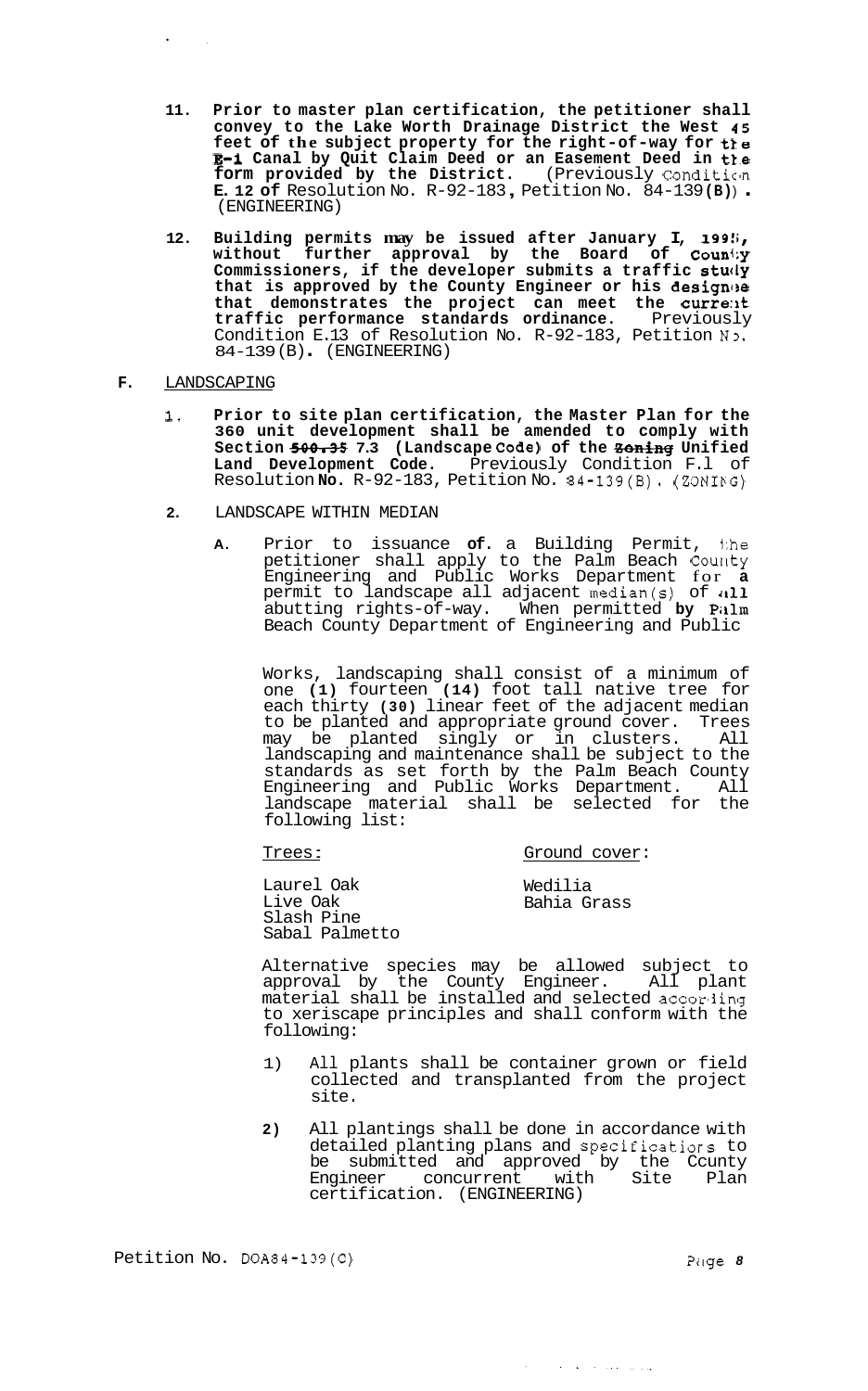- **B.** All required median landscaping, including watering, shall be the perpetual maintenanc $\alpha$ obligation **of** the petitioner and its successors legal heirs or assignees *or* duly establisheci Property Owner's Association and/or Homeowners':; Association, and shall be installed on or before issuance of the first Certificate of Occupancy o: filing **of** the first plat, whichever occurs first.<br>(BUILDING/ENGINEER = Zoning)
- C. Declaration of Covenants and Restriction Documents shall be established or amended as required, prior to receiving the first building permit or filing of the first plat, whichever occurs **firsc-, to** reflect this obligation. Maintenance shall be in accordance with the issued permits.<br>(BUILDING/ENGINEERING County Attorney)
- **3.**  Previously Condition **F.2 of** Resolution No. R-92-18:' Petition No. 84-139(B), which states:

**T?rior to site plan certification, the petitioner sha:.l obtain, if possible, permission from the Florida Sta';e Department of Transportation (FDOT) or the Coun:y Engineer to landscape the median of all abutting right 3**  of-way. This landscaping shall consist of a minimum of **one (1) twelve (12) foot tall native tree for each thirty (30) linear feet of the adjacent median and appropriate ground cover** . **Trees may be planted singly or in clusters, with a maximum spacing of sixty (60) feet on center. All landscape material shall be selected according to xeriscape principles from the following list:** 

**Trees Ground cover** 

**Turkey Oak Live Oak Slash Pine Sabal Palmetto**  **Wedilia Bahia Grass** 

**Alternative species may be allowed subject to approval by the Zoning Division. All plant material shall be installed** according to xeriscape principles and shall **conform with the following:** 

- **a. All plants shall be container grown.**
- **b. The bottom cushion of the planting area shall include a minimum four (4) inch thick, bigh moisture retaining, marl based soil.**
- **C. Potting soil shall be placed around the plant root balls at time of planting.**

This landscaping shall be the daily maintenance **obligation of the property owner, including irrigatj.on, for ninety (90) days from installation and shall be**  installed prior to the issuance of the first certificate **of occupancy within the 360 unit portion of the IWD. This landscaping shall remain the perpetual maintenirnce obligation of the property owner(s) until such \*:ime**  another entity assumes this maintenance obligation.<sup>1</sup>

**Is** hereby deleted.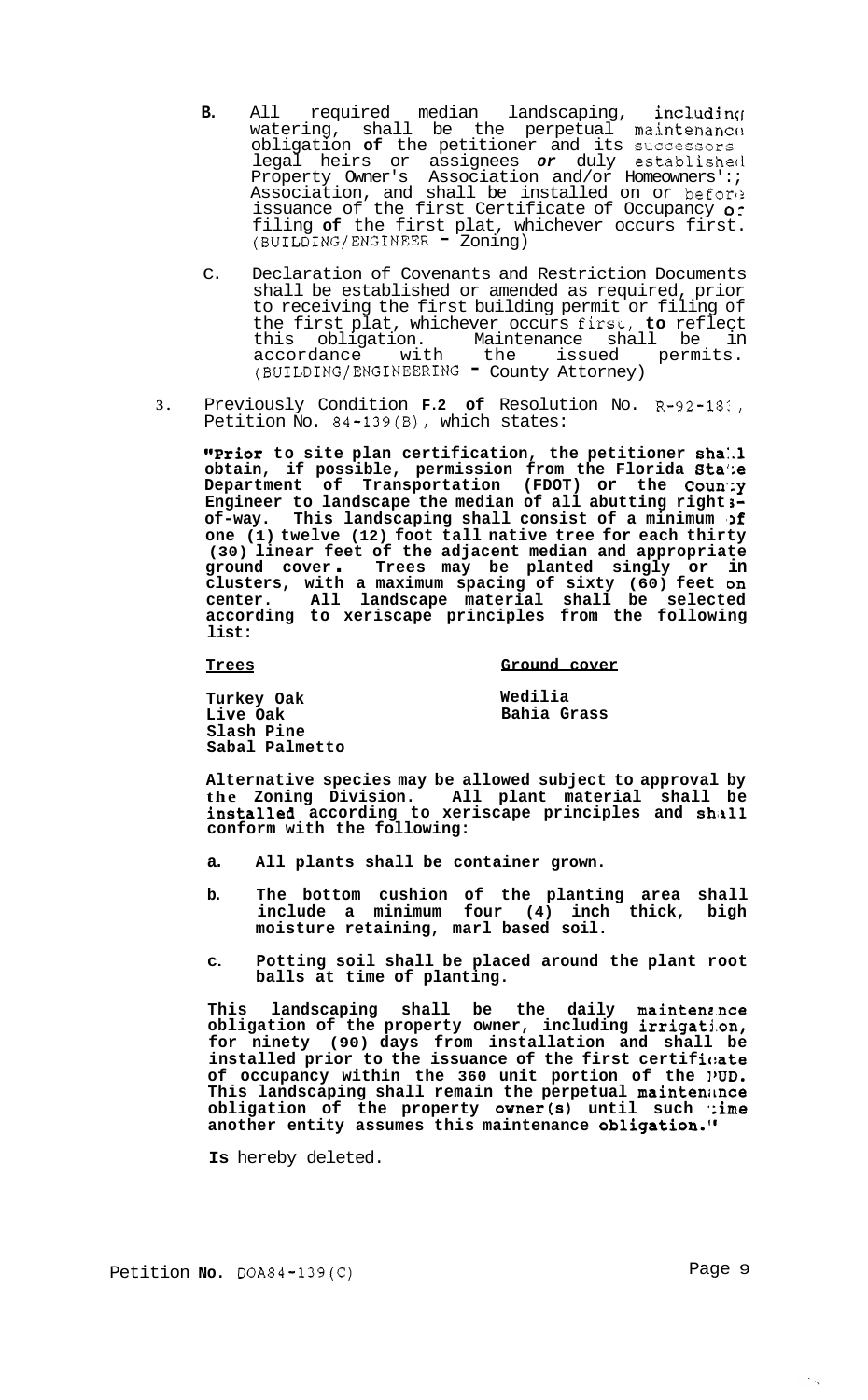### G. LIGHTING

- 1. **All lighting shall be directed away from the adjacent residential area.** Previously Condition G. 1 **of** Resolution No. R-92-183, Petition No. 84-139(B). (BUILDING/COl)E ENFORCEMENT)
- 2. **Tennis court and baseball field lighting shall be extinguished by 11:OO P.M.** Previously Condition G.2 **(:of**  Resolution **No.** R-92-183, Petition **No.** 84-139(B). (C0,)E ENFORCEMENT)
- **H.** PARKS **AND** RECREATION
	- **1. Prior to Master Plan certification, the Master Plan s'hall**  be amended to indicate that this development will provide **recreational areas within the 32.124 acre residential pod that meet or exceed the recreational areas requirement of the Subdivision and Required Improvements Regulations (Ordinance** *9 0 - 8).* Previously Condition H.l **of** Resolction No. R-92-183, Petition **No.** 84-139(B). (PARKS)
- I. SCHOOL BOARD
	- 1. Petitioner, his assigns, heirs, and all future parties in **interest, shall include in all sales and notice literature on the within development, a statement that public school students may not be assigned to the nearest school and that all prospective buyers are encouraged to contact the Palm Beach County School Board to determine which sc::hool assignment will apply to their children.** Previously Condition 1.1 **of** Resolution No. R-92-183, Petition **No,** 84- 139 (B) . (SCHOOL BOARD)
	- 2. **Prior** *to* **site plan certification, the petitioner, his**  assigns, heirs, and all future parties in interest shall **demonstrate through written notification from the Slzhool Board that they have met with the School Board and discussed the potential of entering into an agreemellt to help achieve racial balance goals and allow the children who reside in the development to attend the nearest available public schools.** Previously Condition **I** .2 **of**  Resolution **No.** R-92-183, Petition No. 84-139(B). (SCHOOL BOARD)
- J. **SITE DESIGN** 
	- 1. **Prior to Site Plan Certification a revised Master Plan shall be submitted reflecting the circulation pattern throughout the Planned Unit Development.** Previ, **ous** ly Condition J.l **of** Resolution **No.** R-92-183, Petition **No.** 84- <sup>139</sup>**(B)** . (ZONING/ENGINEERING)
- **K.** VEGETATION PRESERVATION
	- 1. **Prior to master plan certification, the master plan shall be amended to indicate the following:** 
		- **a. The area of Cypress mitigation as specifiled in Condition No. K.3, below.**
		- **b. Acreage of the maintenance area and the proposed use.**
		- **c. Open space breakdown in the tabular data.**

Previously Condition **K.l of** Resolution **No.** R-92-183, Petition  $\overline{N}$ o. 84-139(B). (ERM)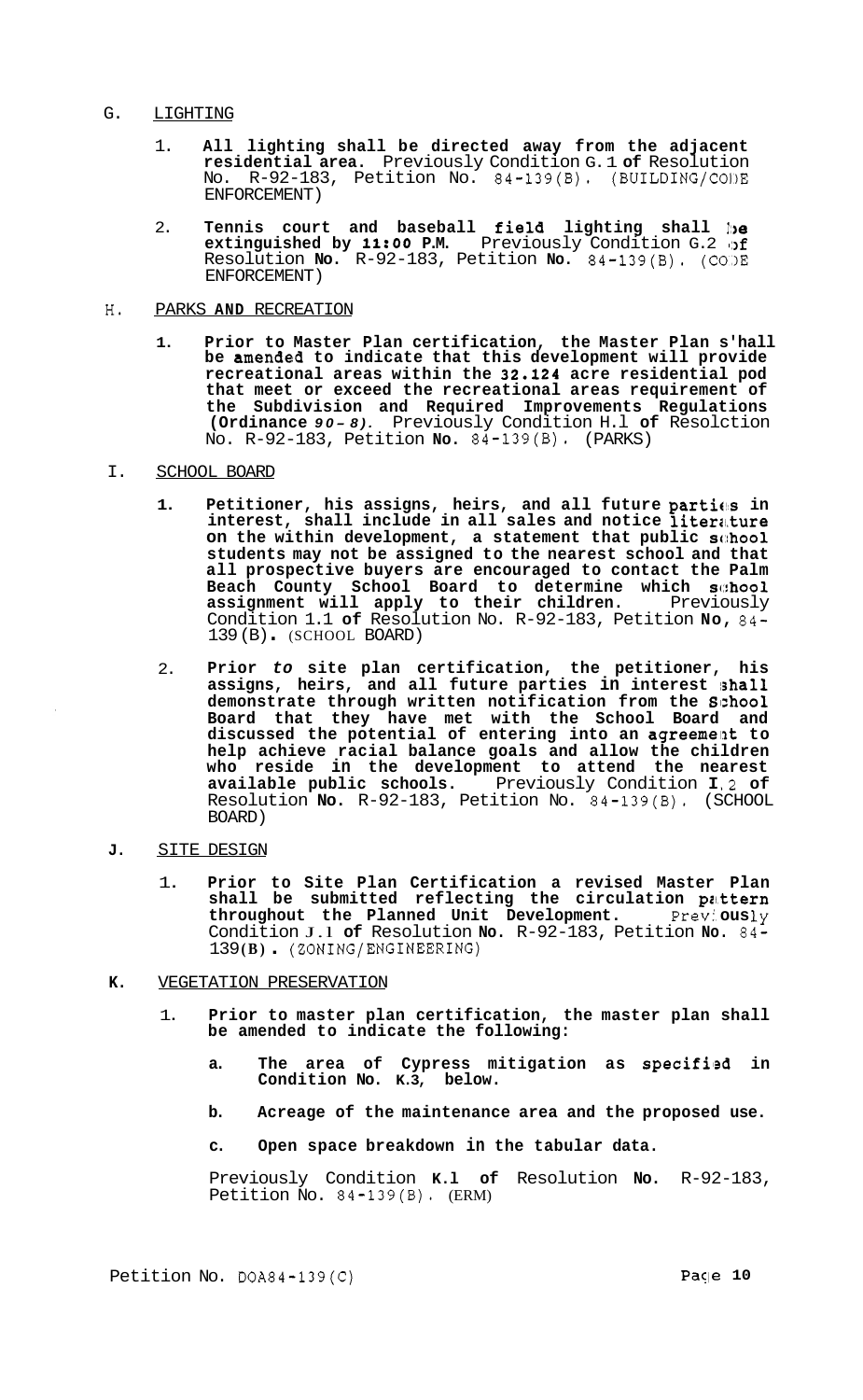- 2. A representative of the petitioner, the Zoning Division, **the Department of Environmental Resources Management and South Florida Water Management District shall meet on aite**  to define and determine the Cypress preservation boundaries **on the west side of the Lake Worth Drainage District Lateral Canal No. 47. The boundaries shall be designa.ted on the master plan. Intrusion into the area, other than for the removal of prohibited species, shall be limited to the one pedestrian link shown on the master plan.** The the one pedestrian link shown on the master plan. removal of the Cypress on the east side of the L-47 Canal **shall be mitigated by relocating the existing trees,, or planting new Cypress near the entrance road. A report detailing the mitigation plan shall be submitted to the Zoning Division and approved as a supplement to the vegetation removal information simultaneously with the ;site plan review application.** Previously Condition **K.;;** *of*  Resolution No. R-92-183, Petition **No.** 84-139(B). (ERM)
- **3. Concurrent with the application for site plan approval of the site plan, the petitioner shall submit a tree preservation, relocation and removal program wlhich corresponds to the tree survey. This program sihall demonstrate methods in which significant native vegetzjtion shall be incorporated into the site design.** Previcusly Condition **K.3 of** Resolution No. R-92-183, Petition No, 84- 139(B). (ERM)

#### **L.**  TREE **SURVEY**

- 1. Prior to site plan certification for additional Category **"C"** apartments, the petitioner shall submit a tree survey for the 360 unit development drawn at the same scale a:sthe site plan. This survey shall number, size and identify all hardwood, cypress, pine and palm trees over four (4) inches **in diameter in a tabular form.** Previously Condition L,.l **of**  Resolution No. R-92-183, Petition **No.** 84-139(B). (ERI5)
- 2. **The trees allocated to meet the minimum tree planting**  requirements within the active recreation area shall be distributed along the property lines adjacent to residential lots or residentially zoned prope**rty.** Previously Condition L. **2 of** Resolution No. R-92-183, Petition No. 84-139(B). (ERM)
- **3. The petitioner shall preserve canopy and unde~:story vegetation within the twenty five (25) foot buffer along**  the southern and western property lines on the **five** (5) acre outdoor recreation parcel. Previously Condition L.3 **of** Resolution **No.** R-92-183, Petition **No.** 84-139(B)). (ERM)

# **M.** COMPLIANCE

1. Condition M.2 of Resolution No. R-92-183, Petition No. 84-139(B) which currently states:

> **"As provided in Zoning Code Sections 400.2 and 402.6,**  failure to comply with any of these conditions of **approval at any time may result in one or more of the following:**

a. The denial or suspension of a building permit or **certificate of occupancy and use; the isisuance**  of a stop work order; the denial or suspension of any permit or approval for any developer, owner, contractor, agent, tenant, lessee, or **user of the subject property;** 

Petition **No.** DOA84-139 (C) Page 11